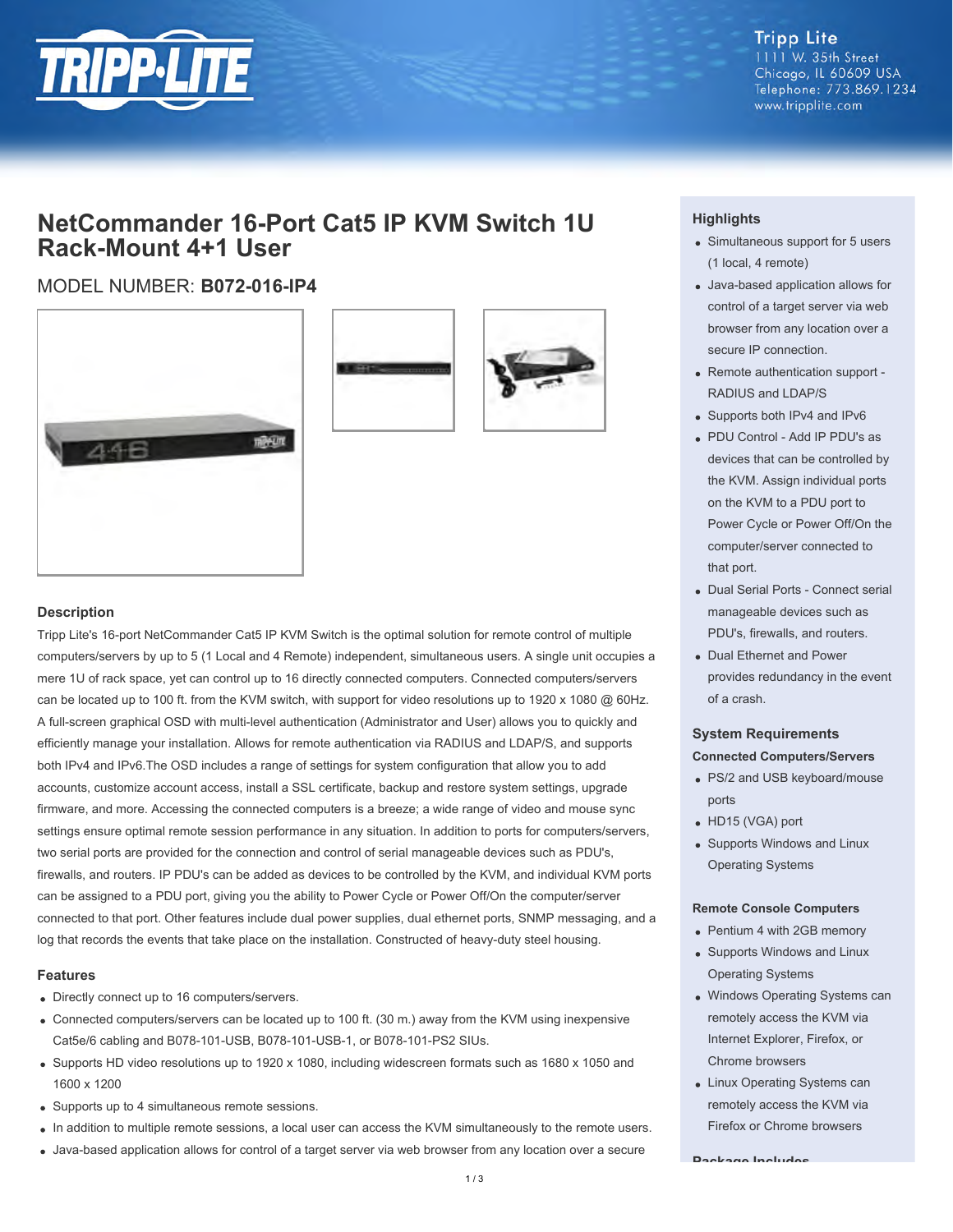

IP connection.

- Remote authentication support RADIUS and LDAP/S
- Supports both IPv4 and IPv6  $\bullet$
- Accessing the connected computers is a breeze; a wide range of video and mouse sync settings ensure optimal remote session performance in any situation.
- Virtual Media allows an .iso file located in a Shared folder of a SAMBA or NFS server that is accessible to the KVM to be mounted to a Target Server and accessed as if it were directly stored on it. (Virtual Media requires that a [B078-101-USB-1](http://www.tripplite.com/en/products/model.cfm?txtmodelid=5686) be connected to each computer on which it is needed)
- Supports the highest security standards for encryption (128-bit AES and HTTPS).
- BIOS level control to any server's brand and model, regardless of the server condition and network connectivity. Covers the entire spectrum of crash scenarios.
- PDU Control Allows you to add IP PDU's as devices that can be controlled by the KVM. Individual ports on the KVM can be assigned to a port on a PDU, allowing you to Power Cycle or Power Off/On the computer/server connected to that port without leaving the KVM session screen.
- Multi-Level account access Administrator and User accounts can be created, with a password being required to access the KVM switch and your assigned permissions. Administrator accounts have full access, while User accounts can be set up to access only the ports and features necessary to that individual.
- Dual Ethernet Ports If one network port fails, the other takes over.
- Dual Power Supplies If one power supply fails, the other takes over.
- Dual Serial Ports Connect serial manageable devices, such as PDUs, firewalls, and routers.
- Allows for system sent messages to SNMP server to notify of LAN or power failures.
- Event log records events that take place on the installation, such as logins, reboots, network settings changes, etc..
- Allows for the installation of a SSL certificate to ensure secure transactions between the Web servers and browsers.
- Access and control the KVM via the graphical remote interface, or a text based local OSD.
- Flash upgradeable firmware over the network.

# **Specifications**

| <b>General Info</b>          |                      |  |
|------------------------------|----------------------|--|
| <b>RoHS</b>                  | Y                    |  |
| <b>OVERVIEW</b>              |                      |  |
| Users                        | 5                    |  |
| Port Control                 | Hotkeys, OSD         |  |
| <b>PC/Server Connections</b> | VGA; USB; PS/2       |  |
| Cat5 KVM Switch              | Yes                  |  |
| IP Remote Access             | Yes                  |  |
| Style                        | 1U Rackmount         |  |
| <b>PHYSICAL</b>              |                      |  |
| Unit Dimensions (hwd / in.)  | 1.71 x 17.28 x 10.99 |  |
| Unit Weight (lbs.)           | 7.75                 |  |

#### **Package Includes**

- B072-016-IP4 16-Port, 4+1 User NetCommander Cat5 IP KVM **Switch**
- Rackmount hardware
- (x2) Power cords